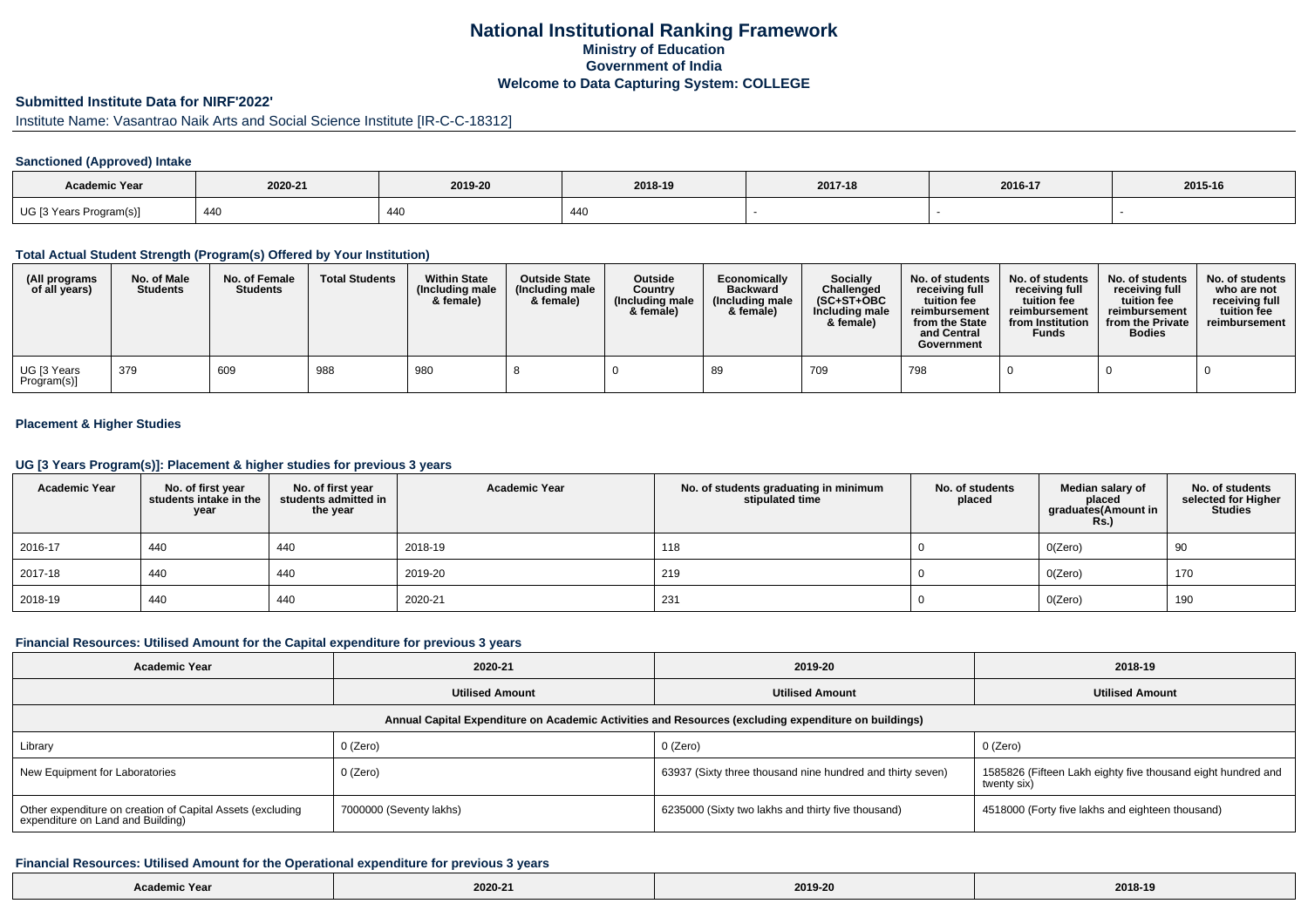|                                                                                                                                                                                                 | <b>Utilised Amount</b>                                                                     | <b>Utilised Amount</b>                                                                         | <b>Utilised Amount</b>                                                            |  |  |  |  |  |  |
|-------------------------------------------------------------------------------------------------------------------------------------------------------------------------------------------------|--------------------------------------------------------------------------------------------|------------------------------------------------------------------------------------------------|-----------------------------------------------------------------------------------|--|--|--|--|--|--|
| <b>Annual Operational Expenditure</b>                                                                                                                                                           |                                                                                            |                                                                                                |                                                                                   |  |  |  |  |  |  |
| Salaries (Teaching and Non Teaching staff)                                                                                                                                                      | 130535647 (Thirteen crores five lakhs thirty five thousand six<br>hundred and forty seven) | 82795426 (Eight crores twenty seven lakhs ninety five<br>thousand four hundred and twenty six) | 106534077 (Ten crores sixty five lakhs thirty four thousand and<br>seventy seven) |  |  |  |  |  |  |
| Maintenance of Academic Infrastructure or consumables and<br>other running expenditures (excluding maintenance of hostels<br>and allied services, rent of the building, depreciation cost, etc) | 2424857 (Twenty lakhs twenty four thousand eight hundred<br>and fifty seven)               | 2263111 (Twenty two lakhs sixty three thousand one hundred<br>and eleven)                      | 2430884 (Twenty four lakhs thirty thousand eight hundred and<br>eighty four)      |  |  |  |  |  |  |
| Seminars/Conferences/Workshops                                                                                                                                                                  | 96000 (Ninety six thousand)                                                                | 0 (Zero)                                                                                       | 0 (Zero)                                                                          |  |  |  |  |  |  |

### **PCS Facilities: Facilities of physically challenged students**

| 1. Do your institution buildings have Lifts/Ramps?                                                                                                         | Yes, more than 40% of the buildings |
|------------------------------------------------------------------------------------------------------------------------------------------------------------|-------------------------------------|
| 2. Do your institution have provision for walking aids, including wheelchairs and transportation from one building to another for<br>handicapped students? | Yes                                 |
| 3. Do your institution buildings have specially designed toilets for handicapped students?                                                                 | Yes, more than 40% of the buildings |

## **Faculty Details**

| Srno           | <b>Name</b>             | Age | <b>Designation</b>         | Gender | Qualification | <b>Experience (In</b><br>Months) | <b>Currently working</b><br>with institution? | <b>Joining Date</b> | <b>Leaving Date</b>      | <b>Association type</b> |
|----------------|-------------------------|-----|----------------------------|--------|---------------|----------------------------------|-----------------------------------------------|---------------------|--------------------------|-------------------------|
| $\overline{1}$ | Kapil R Singhel         | 51  | Associate Professor        | Male   | Ph.D          | 330                              | Yes                                           | 13-10-2007          | $\overline{\phantom{a}}$ | Regular                 |
| $\overline{2}$ | Somnath Barure          | 43  | <b>Assistant Professor</b> | Male   | Ph.D          | 248                              | Yes                                           | 01-10-2011          | $\overline{\phantom{a}}$ | Regular                 |
| 3              | Harish G Tapadia        | 44  | <b>Assistant Professor</b> | Male   | Ph.D          | 246                              | Yes                                           | 09-11-2011          | $\sim$                   | Regular                 |
| 4              | Govind P Rathod         | 33  | <b>Assistant Professor</b> | Male   | <b>NET</b>    | 144                              | Yes                                           | 25-02-2015          | $\sim$                   | Regular                 |
| 5              | Shekhar B Vispute       | 34  | <b>Assistant Professor</b> | Male   | <b>NET</b>    | 118                              | Yes                                           | 30-03-2017          | $\overline{\phantom{a}}$ | Regular                 |
| 6              | Renu Bali               | 58  | Associate Professor        | Female | Ph.D          | 288                              | Yes                                           | 16-08-1997          | $\overline{\phantom{a}}$ | Regular                 |
| $\overline{7}$ | Vishakha S Kamble       | 49  | Associate Professor        | Female | Ph.D          | 240                              | Yes                                           | 13-12-2007          | −−                       | Regular                 |
| 8              | Uttereshwar<br>Suravse  | 38  | <b>Assistant Professor</b> | Male   | <b>SET</b>    | 77                               | Yes                                           | 16-02-2015          | $\overline{\phantom{a}}$ | Regular                 |
| 9              | Sudhir More             | 38  | <b>Assistant Professor</b> | Male   | Ph.D          | 77                               | Yes                                           | 20-02-2015          | $\overline{\phantom{a}}$ | Regular                 |
| 10             | <b>Feroz Haidry</b>     | 53  | <b>Assistant Professor</b> | Male   | Ph.D          | 214                              | Yes                                           | 29-09-2004          | $\sim$                   | Regular                 |
| 11             | Nusrat Minoo            | 42  | <b>Assistant Professor</b> | Female | Ph.D          | 72                               | Yes                                           | 11-07-2015          | --                       | Regular                 |
| 12             | Imran Sheikh<br>Mastan  | 37  | <b>Assistant Professor</b> | Male   | Ph.D          | 72                               | Yes                                           | 29-07-2015          | $\sim$                   | Regular                 |
| 13             | Arun Pawar              | 42  | <b>Assistant Professor</b> | Male   | Ph.D          | 116                              | Yes                                           | 14-11-2011          | $\overline{\phantom{a}}$ | Regular                 |
| 14             | Pallavi Karve           | 38  | <b>Assistant Professor</b> | Female | Ph.D          | 77                               | Yes                                           | 14-02-2015          | $\sim$                   | Regular                 |
| 15             | Sambhaji Patil          | 32  | <b>Assistant Professor</b> | Male   | Ph.D          | 77                               | Yes                                           | 16-02-2015          | $\sim$                   | Regular                 |
| 16             | Mazhar Alam<br>Siddique | 58  | Professor                  | Male   | Ph.D          | 287                              | Yes                                           | 13-08-1997          | $\sim$                   | Regular                 |
| 17             | Manohar Kumbhare        | 49  | Professor                  | Male   | Ph.D          | 276                              | Yes                                           | 14-07-1998          | ⊷.                       | Regular                 |
| 18             | Megha sawarkar          | 56  | Associate Professor        | Female | Ph.D          | 300                              | Yes                                           | 01-02-2022          | $\overline{\phantom{a}}$ | Regular                 |